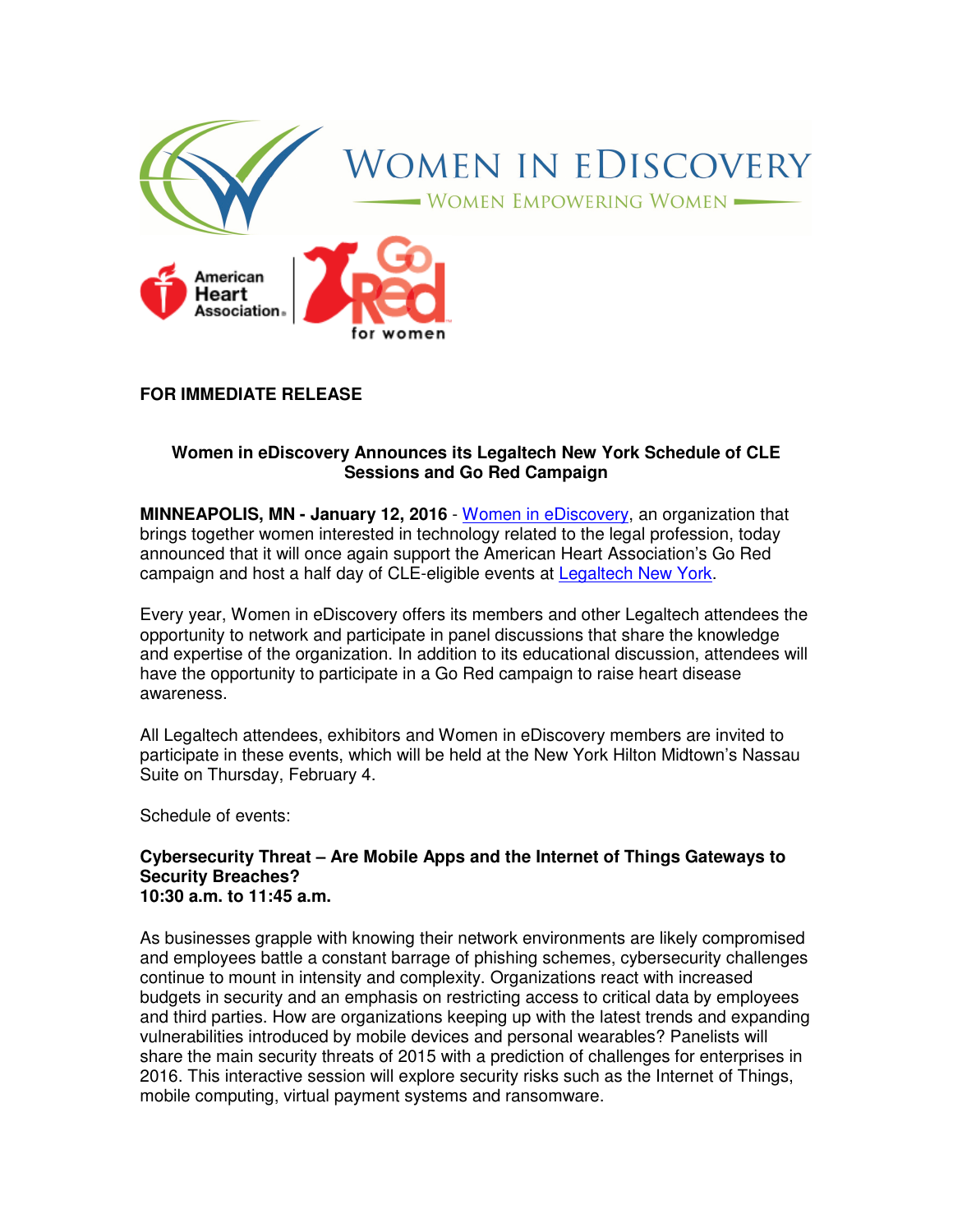Panelists:

- Kelly Twigger, principal, ESI Attorneys
- Kelly Volz, senior manager, Ernst & Young, Fraud and Investigation and Dispute Services (FIDS)
- Jenna McAuley, chief information security officer, Mercer
- Rachael N. Clark, counsel, Medical Forefronts
- Mary Ellen Callahan, partner, Jenner & Block

# **Safe Harbor No More 12:15 p.m. to 1:30 p.m.**

What does the future hold once safe harbor is no longer pertinent? Is there a new norm for the transfer of data? What are the guidelines related to PII (personally identifiable information)?

Now that Europe's top court has declared the EU-U.S. data agreement invalid, thousands of U.S. companies will need to change the way they treat the personal data of customers and employees. This panel will discuss practical considerations for crossborder data exchange among the Americas, EMEA, EU, and Asia-Pacific.

Panelists:

- Jo Sherman, founder and CEO, EDT Software
- Amie Taal, vice president, Group Incident & Investigation Management, Deutsche Bank
- Lauren Barnes, vice president, Records & Information Management, Credit Suisse
- Lisa Sotto, partner, Hunton & Williams
- Dana Post, special counsel, E-Discovery and Data Management, Freshfields Bruckhaus Deringer

Through its strategic alliance with Legaltech, Women in eDiscovery members are eligible for discounted full registration and one-day registration passes to the conference. To register, go to the Legaltech website and select the "Discount" option. You do not need a discount code. For questions or more information, contact support@womeninediscovery.org.

# **Go Red Campaign**

The American Heart Association Go Red campaign has had repeated success year after year, and once again Women in eDiscovery has chosen to support this cause. During Legaltech, members and attendees can purchase \$5 raffle tickets for a chance to win one of two lavish gift totes donated by Kiersted Systems. Kiersted, an eDiscovery and legal technology consulting company, has been an ardent supporter of both Women in eDiscovery and the Go Red campaign. All proceeds will go to the AHA. Anyone who donates online will also be included in the drawing. Winners need not be present to win. Donate today. Our goal this year is \$2,016.

In 2007, Women in eDiscovery held its first meeting in Washington, D.C., with 30 women in attendance. Today, the organization has achieved global reach with more than 4,000 members.